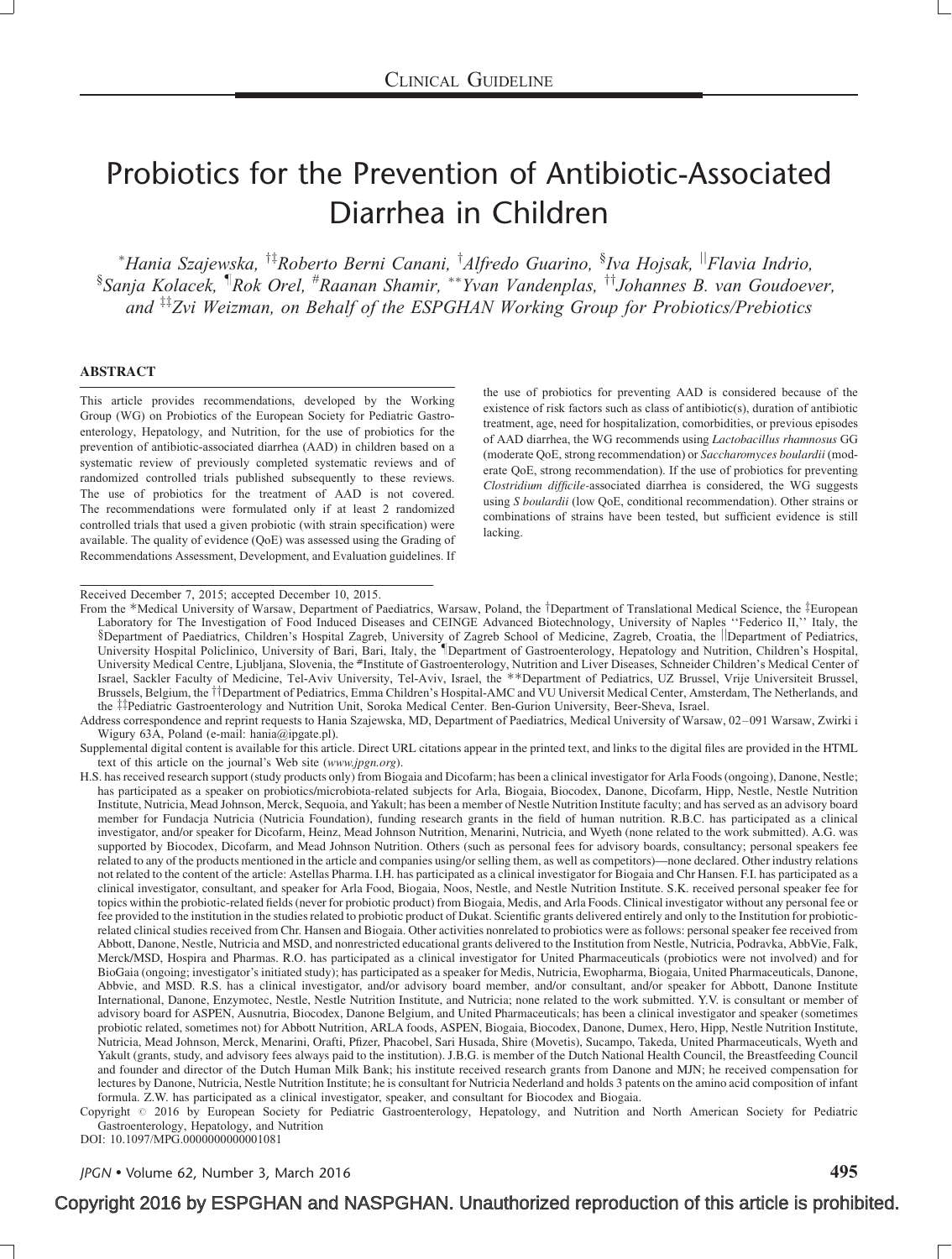Key Words: Clostridium difficile, dysbiosis, guideline, infants, microbiota, probiotics, RCT, systematic review

#### (JPGN 2016;62: 495–506)

Antibiotic-associated diarrhea (AAD) is a common and challenging complication observed in the ambulatory and hospital settings alike that occurs in up to a third of all patients treated lenging complication observed in the ambulatory and hospital settings alike that occurs in up to a third of all patients treated with antibiotics [\(1\).](#page-10-0) It is defined as diarrhea that occurs in relation to antibiotic treatment with the exclusion of other etiologies. This relation does not necessarily translate into an immediate adverse reaction to antibiotics, because AAD may occur after a few weeks and even up to a few months after the administration of the antibiotics [\(2\).](#page-10-0) Thus, in the latter situation, caution is needed to differentiate AAD from an episode of infectious gastroenteritis. The risk of AAD is higher when there is a use of aminopenicillins without/with clavulanate, cephalosporins, clindamycin, and, in general, any antibiotic that is active against anaerobes [\(3\).](#page-10-0) Almost any oral and intravenous antibiotic treatment can, however, cause AAD [\(3\).](#page-10-0) Clinically, AAD may present as mild diarrhea, but it can present as well as fulminant pseudomembranous colitis. Usually, no pathogen is identified. In the most severe forms and in an increasing number of patients with chronic conditions such as those with inflammatory bowel diseases, cystic fibrosis, and cancer, however, the causative agent is often identified as Clostridium difficile [\(4\)](#page-10-0).

The use of probiotics, defined as ''live microorganisms that, when administered in adequate amounts, confer a health benefit on the host,'' [\(5\)](#page-10-0) and/or fermented products such as yogurt has been reported as a measure to prevent the occurrence of AAD. The rationale for the use of these products relies on the hypothesis that AAD is caused by dysbiosis that is triggered by antibiotic use and that the probiotic intervention favorably modulates the intestinal microbiota [\(1\).](#page-10-0)

The aim of this position paper by the European Society for Pediatric Gastroenterology, Hepatology, and Nutrition (ESP-GHAN) Working Group (WG) on Probiotics and Prebiotics is to provide recommendations for the use of probiotics for preventing AAD in children.

#### **METHODS**

The same methodology that had been used previously by the WG for developing guidelines on the use of probiotics for the management of acute gastroenteritis [\(6\)](#page-10-0) was applied for developing the present position paper. In brief, the document provides a review of previously completed systematic reviews and of randomized controlled trials (RCTs) published subsequently to these reviews. For systematic reviews/meta-analyses, the Cochrane Database of Systematic Reviews and the Database of Abstracts of Reviews of Effects (DARE) were searched. For subsequently published trials (starting from the date of the most recent search in the included reviews), CENTRAL (Cochrane Central Register of Controlled Trials), MEDLINE, and EMBASE were searched up to July 2015 and again in November 2015.

The focus was on 6 taxonomic groups (Lactobacillus, Bifidobacterium, Saccharomyces, Streptococcus, Enterococcus, and/or Bacillus). The list of individual probiotics to be considered was established based on the results of the Cochrane review evaluating probiotics for preventing AAD in children [\(7\)](#page-10-0) and the list of commonly used probiotics developed by the World Gastroenterology Organization [\(8\).](#page-10-0)

The WG is aware that taxonomically equivalent probiotic microorganisms may be supplied by different manufacturers. At least 1 study indicated that the manufacturing process may

influence properties of probiotic bacteria [\(9\)](#page-10-0). At present, whether or not these manufacturing differences translate into differences in vivo, as well as clinical outcomes, however, remains unclear. Consequently, the taxonomically equivalent probiotics are presented jointly, regardless of the manufacturer. The WG also realizes that the same brand may have a different composition in different locations; nevertheless, this position paper deals with strain(s) rather than brands or commercial names. Finally, depending on the country, the same probiotic microorganism(s) may be available as food supplements, available as registered pharmaceutical products, and/or incorporated into foods [\(10\).](#page-10-0) In this document, the effectiveness of probiotics was analyzed regardless of the registration status. Health care professionals and consumers should, however, be aware of possible variations in the manufacturing and safety profiles of the products, which may be different when the strain is registered as a drug and also with regard to the claims allowed.

The primary outcome measures were diarrhea/AAD and C difficile-associated diarrhea (all as defined by the investigators).

To assess the methodological quality of the included RCTs (included in the previously published meta-analyses and subsequently published RCTs not included in the systematic reviews), the Cochrane Collaboration's tool for assessing risk of bias was used. This tool includes the following criteria: adequacy of sequence generation, allocation concealment, and blinding of participants, personnel and outcome assessors; incomplete outcome data; and selective reporting [\(11\)](#page-10-0).

For reporting the effect, the results for individual studies and pooled statistics are reported as the risk ratio (RR) between the experimental and control groups with 95% confidence intervals (95% CIs). In other circumstances, we report the findings as reported by the authors of the included studies.

When synthesizing the evidence, each section presents a summary of the evidence followed by the key recommendations. The GRADE system, developed by the Grading of Recommendations Assessment, Development and Evaluations Working Group [\(12\),](#page-10-0) was used to grade the strength of evidence and grades of recommendations used in these guidelines. In brief, the GRADE system offers 4 categories of the quality of the evidence (ie, high, moderate, low, and very low) and 2 categories of the strength of recommendation (ie, strong or conditional [weak]) ([Table 1](#page-2-0)). The GRADE system suggests presenting recommendations in the active voice [\(13\).](#page-10-0) Thus, we used the wording "the WG *recommends*" for strong recommendations, and "the WG *suggests*" for conditional [weak] recommendations.

As in our previous document [\(6\),](#page-10-0) the WG adopted the position of the US Food and Drug Administration Guidance for Industry [\(14\)](#page-10-0) that at least 2 adequate and well-controlled studies, each convincing on its own, are needed to establish the effectiveness of an intervention. Consequently, the recommendations were formulated only if at least 2 RCTs that used a given probiotic were available. If there was only 1 RCT, regardless of whether or not it showed a benefit, no recommendation was formulated. Moreover, if the strain specification was not given and/or the probiotic product was not otherwise identifiable, no recommendation was made.

For the sake of completeness, we report the pooled data (meta-analysis) of all probiotic trials. No recommendation on the use of probiotics in general was, however, made, because pooling data on different probiotics has been repeatedly questioned [\(15\).](#page-10-0) Instead, because various probiotic strains differ in their effects, preference was given to reporting evidence and recommendations related to a specific probiotic strain or their combinations separately.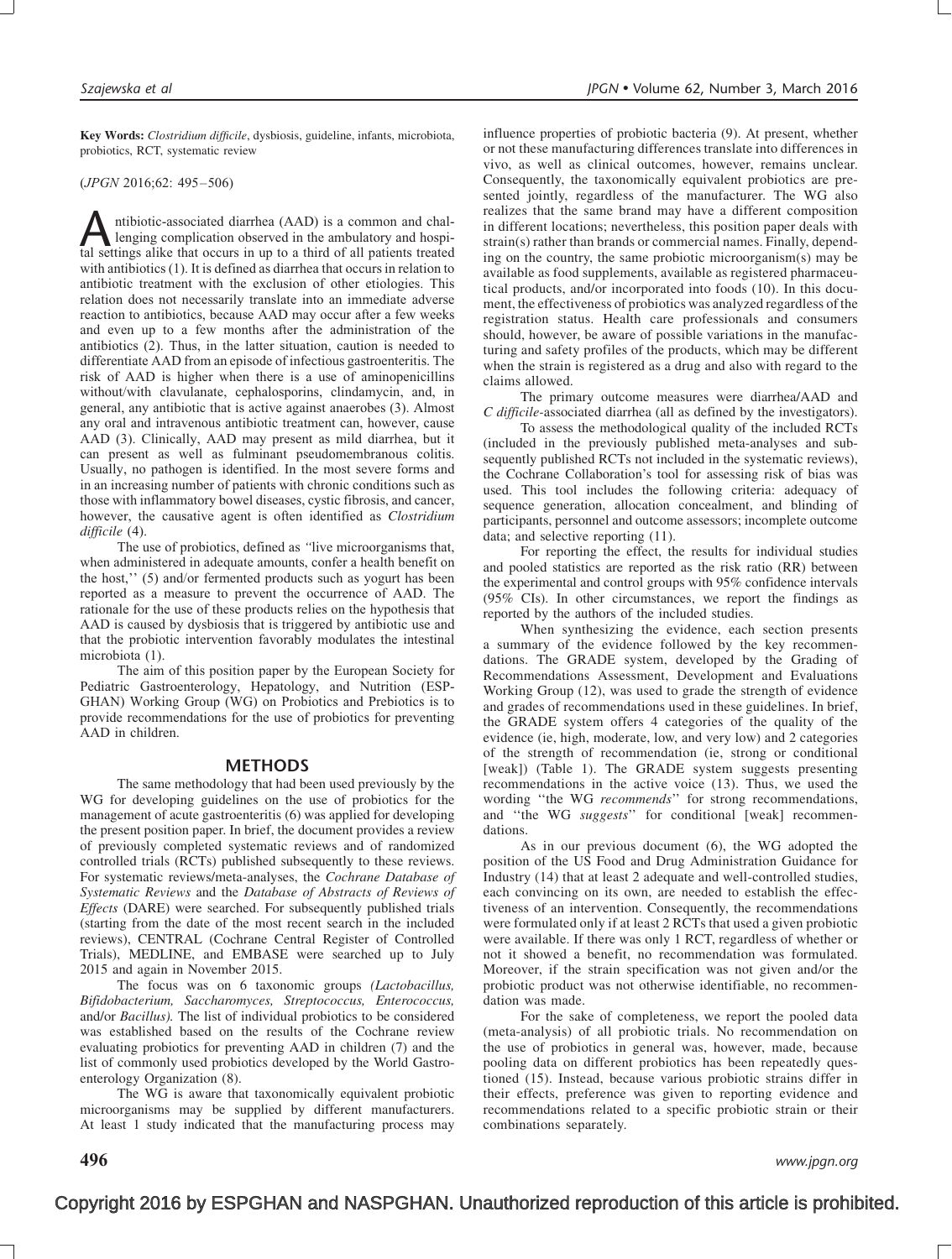|                            |                    | molecule in the grades of the gaanty of evidence and strength of recommendation set by the Group L Woming Group                                                                            |
|----------------------------|--------------------|--------------------------------------------------------------------------------------------------------------------------------------------------------------------------------------------|
| Quality of evidence        | High quality       | We are very confident that the true effect lies close to that of the estimate of the effect.                                                                                               |
|                            | Moderate quality   | We are moderately confident in the effect estimate: the true effect is likely to be close to the<br>estimate of the effect, but there is a possibility that it is substantially different. |
|                            | Low quality        | Confidence in the effect estimate is limited: the true effect may be substantially different from<br>the estimate of the effect.                                                           |
|                            | Very low quality   | Very little confidence in the effect estimate: the true effect is likely to be substantially different<br>from the estimate of the effect.                                                 |
| Strength of recommendation | Strong             | When the evidence showed that the benefit of the intervention clearly outweighs the<br>undesirable effects.                                                                                |
|                            | Conditional (weak) | When the trade-offs were less certain (either because of the low quality of evidence or because<br>the evidence suggests that desirable and undesirable effects are closely balanced).     |

<span id="page-2-0"></span>TABLE 1. The grades of the quality of evidence and strength of recommendation set by the GRADE Working Group

GRADE = Grading of Recommendations Assessment, Development and Evaluations.

A draft of the position paper was sent to the WG members for review and further comments. All of the critical feedback was discussed through e-mail or during personal contacts, and changes were incorporated as necessary. Recommendations were formulated and graded. The WG members voted anonymously on each recommendation using an online electronic survey tool (SurveyMonkey Inc, Palo Alto, CA, www.surveymonkey.com). Any disagreement following voting was resolved by discussion, and for all recommendations, a full consensus was reached. A finalized document was submitted to the ESPGHAN Council for final acceptance before publication.

The WG recommendations may need to be modified by different countries considering differences in health care systems, local values and preferences, including availability, quality, and costs of probiotics, and should help local policy makers to decide whether to use routinely probiotics with documented efficacy for preventing AAD in children receiving antibiotics based on local cost-effectiveness analysis. This is particularly important in lowand middle-income countries.

Clearly, an individual patient's risk of developing AAD or C difficile-associated diarrhea depends on a number of factors such as class of antibiotic(s), duration of antibiotic treatment, age, need for hospitalization, comorbidities, and previous episodes of AAD or C difficile-associated diarrhea  $(1-3)$ . These risk factors should be considered when making decisions on the use of probiotics in children for preventing AAD or C difficile-associated diarrhea. The WG acknowledges that the judicious use of antibiotics remains the best method of preventing AAD.

The conclusions of this document may require revision in the future as new information becomes available. It is the intention of the WG to revise the recommendations not later than 5 years from now and produce an updated document.

#### PROBIOTICS OVERALL

A number of systematic reviews and meta-analyses have shown that probiotics as a group are effective in preventing AAD  $(7,16,17)$ .

A 2012 meta-analysis by Hempel et al [\(16\)](#page-10-0) collected data from 82 RCTs that evaluated the efficacy of probiotics for preventing AAD in subjects of all ages. Probiotics, as a group, reduced the risk of AAD (63 RCTs,  $n = 11,811$  participants, RR 0.58, 95% CI 0.50–0.68). Sixteen RCTs were carried out in infants and young children and reported a reduced risk of AAD with probiotic administration (RR 0.55, 95% CI 0.38–0.80). In the majority of trials, Lactobacillus-based interventions, alone or in combination with other genera, were used. Strains were poorly documented. The quality of evidence was low. Of 63 included trials, 59 lacked adequate information to assess the overall risk of bias. There was no placebo group in some trials. Included trials used different definitions of diarrhea/AAD, and in some, no definition of these outcomes was provided. Moreover, significant heterogeneity between trials for both primary and secondary outcomes was detected. The authors concluded that the evidence is insufficient to determine whether this association varies systematically by population, antibiotic characteristic, or probiotic preparation.

A 2013 systematic review with a meta-analysis assessed the efficacy and safety of probiotics for preventing  $C$  difficileassociated diarrhea or C difficile infection in adults and children [\(17\).](#page-10-0) A complete case analysis (ie, participants who completed the study) showed that compared with placebo or no treatment, administration of probiotics reduced the risk of C difficileassociated diarrhea by  $64\%$  (23 RCTs, n = 4213, RR 0.36, 95% CI 0.26–0.51) in adults and children. In children, probiotic administration reduced the risk of C difficile-associated diarrhea from 5.9% to 2.3% (3 RCTs,  $n = 605$ , RR 0.40, 95% CI 0.17–0.96)  $(17)$ .

For this report, 21 RCTs involving 3255 children were included [\(18–38\).](#page-10-0) Among them, 11 RCTs were included in 2 strain-specific systematic reviews initiated as part of the development of these guidelines [\(39,40\)](#page-11-0). One unpublished study [\(29\)](#page-11-0) was identified in the systematic review by Johnston et al [\(7\)](#page-10-0). For characteristics of the included RCTs, see [Table 2,](#page-3-0) and for a methodological quality summary, see [Figure 1.](#page-6-0) The pooled results of 21 RCTs showed that compared with placebo or no intervention, probiotics as a class reduced the risk of AAD by 52% (21.2% vs 9.1%, respectively; RR 0.48, 95% CI 0.37–0.61) [\(Fig. 2](#page-7-0)). Only 2 probiotics were evaluated in  $>1$  RCT. These were *Lactobacillus* rhamnosus GG (LGG) and Saccharomyces boulardii. Compared with placebo, the administration of probiotics also reduced the risk of C difficile-associated diarrhea (4 RCTs,  $n = 938$ , RR 0.34, 95% CI 0.15–0.76) ([Fig. 3](#page-9-0)).

#### PROBIOTICS WITH RECOMMENDATIONS

#### L rhamnosus GG (LGG)

RECOMMENDATION. If the use of probiotics for preventing AAD in children is considered, the WG recommends using L rhamnosus GG. QUALITY OF EVIDENCE: Moderate. STRENGTH OF RECOMMENDATION: Strong

www.jpgn.org  $497$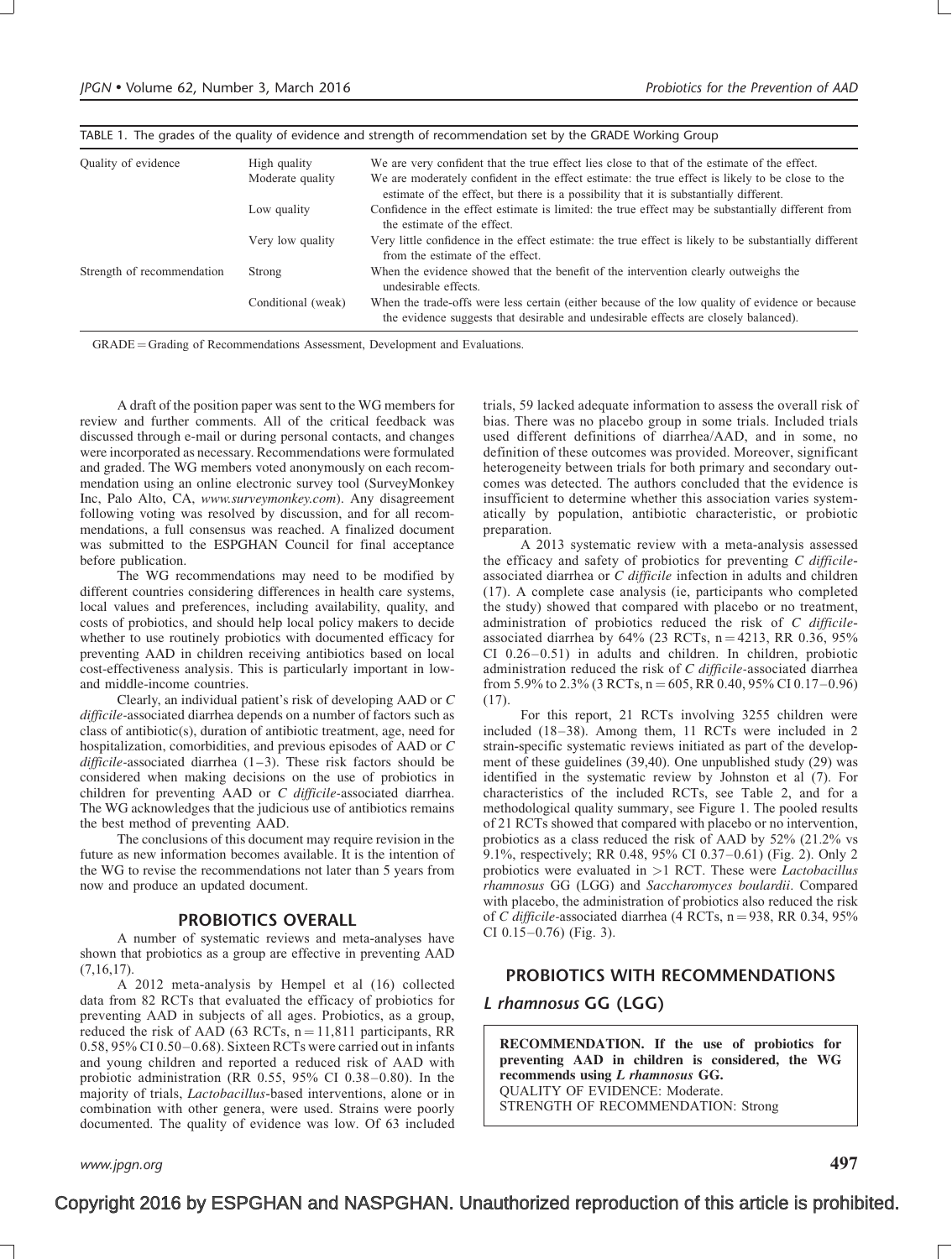|                                                 |                                                                             | dose<br>Probiotic                    | Duration of                                                                                                                    |                | Antibiotic/s                                                                                   | Definition of diarrhea                                                                                                                                   |                          |                                                                                           |
|-------------------------------------------------|-----------------------------------------------------------------------------|--------------------------------------|--------------------------------------------------------------------------------------------------------------------------------|----------------|------------------------------------------------------------------------------------------------|----------------------------------------------------------------------------------------------------------------------------------------------------------|--------------------------|-------------------------------------------------------------------------------------------|
| Reference                                       | Participants (age)                                                          | (CFU/day)                            | intervention                                                                                                                   | Follow-up      | (administration)                                                                               | or AAD                                                                                                                                                   | Manufacturer             | Sponsor                                                                                   |
| Lactobacillus rhannosus GG<br>Arvola et al (19) | $N = 119$ , inpatients,<br>$(2 \text{ wk-13 y})$                            | $\times10^{10}$<br>$\sim$            | antibiotic therapy<br>For the duration of                                                                                      | $3 \text{ mo}$ | Cephalosporins,<br>Amoxicillin,<br>Penicillin,                                                 | ≥3 watery stools/day<br>for minimum of 2<br>consecutive days                                                                                             | Not reported             | Foundation for<br>Gastroentero-<br>Finnish                                                |
|                                                 |                                                                             |                                      |                                                                                                                                |                | Trimetoprim-sulfa<br>Erythromycin,                                                             |                                                                                                                                                          |                          | Research<br>logical                                                                       |
| King et al (20)                                 | $N = 15$ , inpatients<br>$(21 \text{ days} - 11 \text{ y})$                 | $30\times10^9$                       | antibiotic therapy<br>For the duration of                                                                                      | Not mentioned  | Various                                                                                        | $\geq$ 1 loose stools in<br>24 h                                                                                                                         | Not reported             | Not reported                                                                              |
| Szajewska et al (22)                            | (mean age 12 y;<br>$N = 66$ , inpatients,<br>age range not<br>reported)     | $1\times10^9$                        | antibiotic therapy<br>For the duration of<br>$(7 \;{\rm days})$                                                                | $6$ wk         | Clarithromycin<br>Amoxicillin,<br>(oral)                                                       | stools per day for<br>$\geq$ 3 loose or watery<br>at least 48 h                                                                                          | Dicofarm, Rome,<br>Italy | University of<br>Warsaw<br>Medical                                                        |
| Vaisanen et al (21)                             | $N = 59$ , outpatients<br>$(5 \text{ mo}-11 \text{ y})$                     | $4\times10^8$                        | antibiotic therapy<br>For the duration of<br>$(7 \text{ days})$                                                                |                | Not mentioned Amoxicillin (oral)                                                               | Defined by parents                                                                                                                                       | Not reported             | Not reported                                                                              |
| Vanderhoof et al (18)                           | $N = 188$ , outpatients<br>$(6 \text{ mo} - 10 \text{ y})$                  | $1\!-\!2\times10^{10}$               | antibiotic therapy<br>For the duration of<br>$(10 \text{ days})$                                                               | 10 days        | clarithromycin,<br>amoxicillin/<br>clavulanate,<br>other (oral).<br>Amoxicillin,<br>cefprozil, | >2 liquid stools/day                                                                                                                                     | CAG Functional<br>Food   | Grant from CAG<br>Nutrition, a<br>division of<br>ConAgra                                  |
| Saccharomyces boulardii<br>Bin et al $(27)$     | N=205, exact data<br>$(22 \text{ mo} - 16 \text{ y})$<br>not given          | $250~{\rm mg}~(0.5\times 10^{10})^*$ | For the duration<br>of antibiotic<br>treatment<br>$(14 \text{ days})$                                                          | No data        | clarithromycin,<br>metronidazole<br>Amoxicillin,                                               | consistency (Bristol<br>Diarrhea: increase in<br>bowel movements<br>stool scale 5 or 6)<br>the frequency of<br>decrease in stool<br>$($ math3 /day) or a | No information<br>given  | France, Chinese<br>Biocodex, Paris,<br>CNCM I-745<br>brand name:<br>YiHuo. S<br>boulardii |
| Casem et al $(24)$                              | N = 140, hospitalized<br>and outpatients<br>$(6 \text{ mo} - 18 \text{ y})$ | $10^{10}$<br>500 mg (1 $\times$      | group $7.29 \pm 0.92$<br>group 7.59 $\pm$ 1.17<br>For the duration of<br>treatment (SB<br>days; control<br>antibiotic<br>days) | No data        | Various (oral or<br>intravenous)                                                               | or watery stools per<br>antibiotic treatment<br>day for a minimum<br>and/or up to 2 wk<br>Diarrhea: 23 loose<br>after the end of<br>of 48 h during       | Not reported             | Not reported                                                                              |
| Erdeve et al (25)                               | not given $(1-15 y)$<br>N=466, exact data                                   | $250~{\rm mg}~(0.5\times 10^{10})^*$ | Exact data not given No data                                                                                                   |                | Sulbactam-ampicillin,<br>azithromycin (not<br>mentioned)                                       | Exact definition not<br>given                                                                                                                            | Not reported             | Not reported                                                                              |

<span id="page-3-0"></span>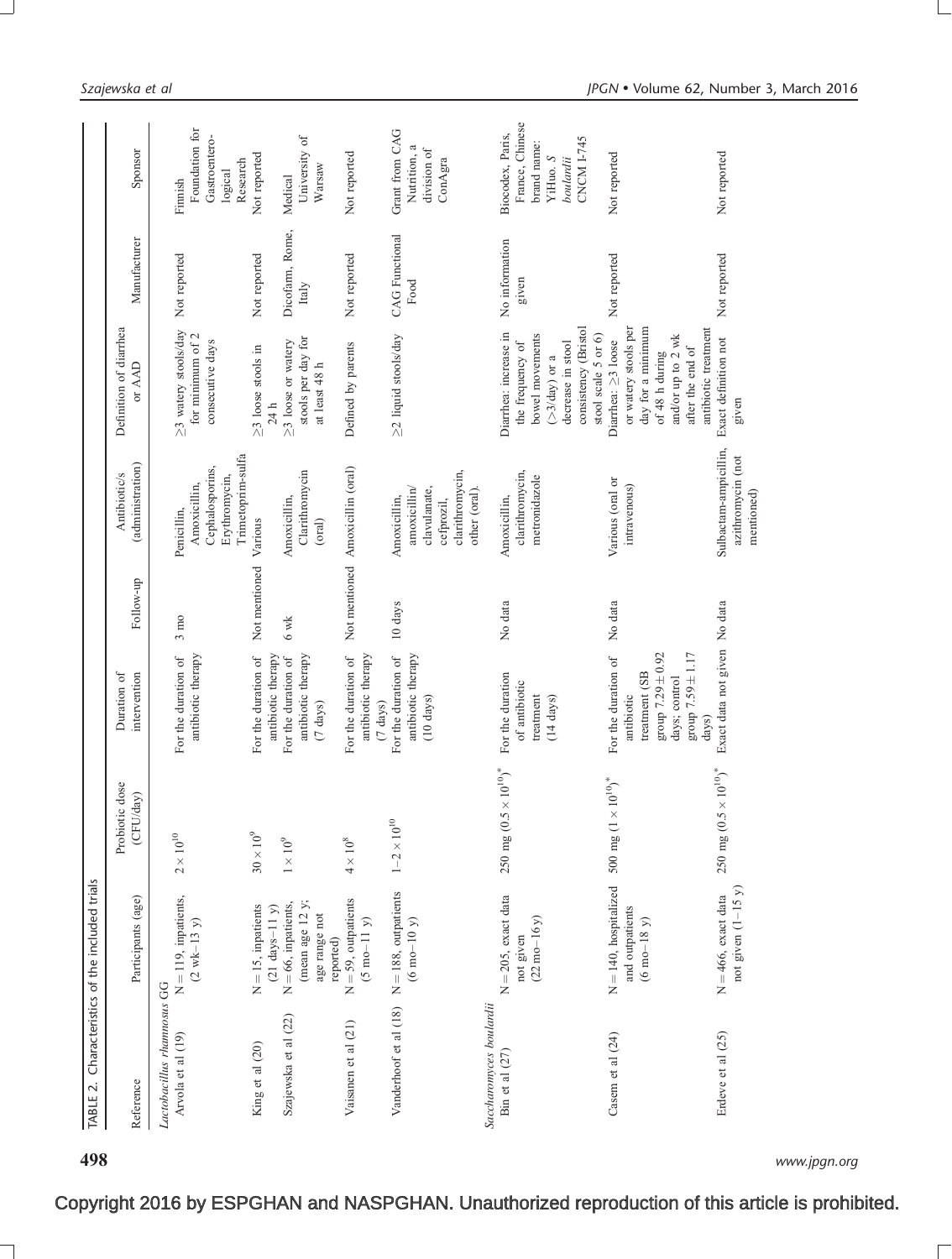| Sponsor                          | given (Medical<br>University of<br>No information<br>information<br>from the<br>Warsaw-<br>authors)                                                                                                                                            | Bioflor, China                                                                                                                                                          | Not reported                                                | Study funded by<br>industry                                                                                                                                                 | Nestle                                                                                                                    |
|----------------------------------|------------------------------------------------------------------------------------------------------------------------------------------------------------------------------------------------------------------------------------------------|-------------------------------------------------------------------------------------------------------------------------------------------------------------------------|-------------------------------------------------------------|-----------------------------------------------------------------------------------------------------------------------------------------------------------------------------|---------------------------------------------------------------------------------------------------------------------------|
| Manufacturer                     | given (Enterol<br>No information<br>information<br>Biocodex-<br>from the<br>authors)                                                                                                                                                           | consultant in<br>investigators<br>serves as a<br>Biocodex<br>One of the                                                                                                 | Not reported                                                | Study funded by<br>industry                                                                                                                                                 | Nestle                                                                                                                    |
| Definition of diarrhea<br>or AAD | Diarrhea: ≥3 loose or<br>treatment. AAD: As<br>the end of antibiotic<br>above, caused by C<br>day for a minimum<br>of 48 h during and/<br>or up to 2 wk after<br>watery stools per<br>difficile or for<br>unexplained<br>otherwise<br>diarrhea | Diarrhea: $\geq$ 3 loose or<br>antibiotic treatment<br>h, occurring during<br>day or during $\geq 48$<br>and/or up to $2\,$ wk<br>watery stools per<br>after the end of | No definition given                                         | consecutive days 48<br>h after initiation of<br>per day for at least 2<br>more liquid stools<br>antibiotic therapy<br>passage of 3 or<br>habits with the<br>Change in bowel | per day for at least 2<br>more liquid stools<br>consecutive days<br>passage of 3 or<br>habits with the<br>Change in bowel |
| (administration)<br>Antibiotic/s | Various (oral or<br>intravenous)                                                                                                                                                                                                               | Various (intravenous)                                                                                                                                                   | clarithromycin<br>Amoxicillin,                              | sulbactam, and<br>cephalosporin,<br>coamoxyclav/<br>ampicillin-<br>Penicillins,<br>others                                                                                   | Various                                                                                                                   |
| Follow-up                        | $2$ wk                                                                                                                                                                                                                                         | $2$ wk                                                                                                                                                                  | 8 wk                                                        | $(7-21 \text{ days})$<br>Until end of<br>antibiotic<br>therapy                                                                                                              | 30 days                                                                                                                   |
| Duration of<br>intervention      | For the duration of<br>treatment (SB<br>group $7.8 \pm 1$<br>group $8.1 \pm 1$<br>days; control<br>antibiotic<br>days)                                                                                                                         | For the duration of<br>treatment (exact<br>data not given)<br>antibiotic                                                                                                | For the duration of<br>treatment (14<br>antibiotic<br>days) | antibiotic therapy<br>$(7-21 \text{ days})$<br>Until end of                                                                                                                 | 15 days                                                                                                                   |
| Probiotic dose<br>(CFU/day)      | $(10^{10})^*$<br>$500 \mathrm{mg}$ (1                                                                                                                                                                                                          | $10^{10}\text{)}^*$<br>×<br>$500$ mg (1 $\,$                                                                                                                            | $10^{10}$ <sup>*</sup><br>$\times$<br>$500$ mg (1 $\,$      | $4\times10^9$                                                                                                                                                               | CFU/g<br>thermophilus 10 <sup>6</sup><br>$B$ lactis $10^7$<br>and Str<br>CFU/g                                            |
| Participants (age)               | $N = 269$ , inpatients<br>and outpatients<br>$(6 \text{ mo} - 14 \text{ y})$                                                                                                                                                                   | $N = 333$ , inpatients<br>$(6 \text{ mo} - 14 \text{ y})$                                                                                                               | $N = 240 (7 - 9 y \pm 2 y)$                                 | $N = 323$ , inpatients<br>and outpatients<br>(mean age $4 y$ )                                                                                                              | $N = 157$ , inpatients<br>$(6 - 36$ mo)                                                                                   |
| Reference                        | Kotowska et al (23)                                                                                                                                                                                                                            | Shan et al (26)                                                                                                                                                         | Zhao et al (28)                                             | Destura et al (29)<br>Bacillus clausii                                                                                                                                      | Bifdobacterium lactis and Str thermophilus<br>Correa et al (30)                                                           |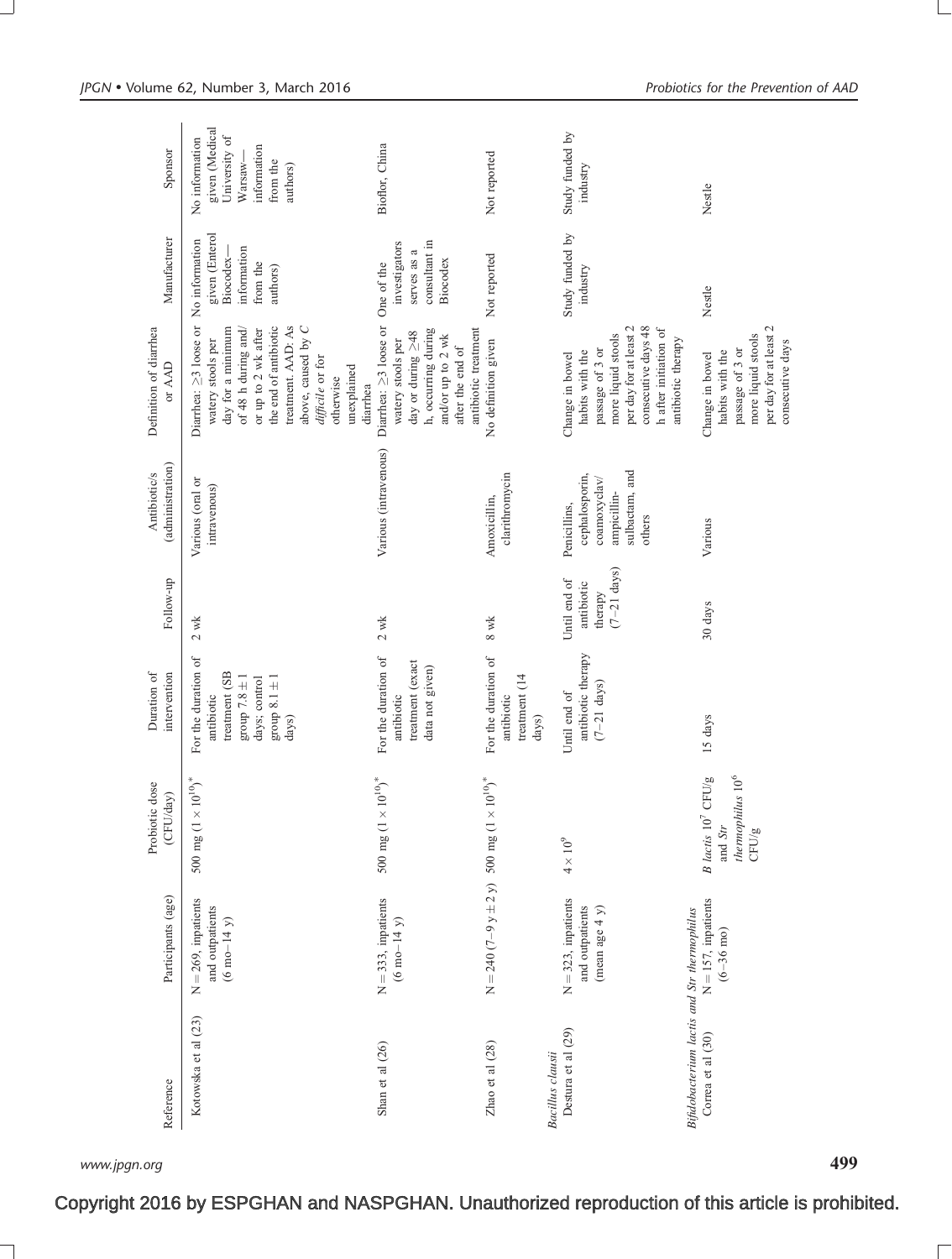| Reference                                                                                                           | Participants (age)                                                          | Probiotic dose<br>(CFU/day)                                                                 | Duration of<br>intervention                                                         | Follow-up                                                                                 | (administration)<br>Antibiotic/s                                                                                   | Definition of diarrhea<br>or AAD                                                                                                                                                                                                                                  | Manufacturer                                        | Sponsor                                                                                       |
|---------------------------------------------------------------------------------------------------------------------|-----------------------------------------------------------------------------|---------------------------------------------------------------------------------------------|-------------------------------------------------------------------------------------|-------------------------------------------------------------------------------------------|--------------------------------------------------------------------------------------------------------------------|-------------------------------------------------------------------------------------------------------------------------------------------------------------------------------------------------------------------------------------------------------------------|-----------------------------------------------------|-----------------------------------------------------------------------------------------------|
| Bifidobacterium longum PLO3/Lactobacillus rhamnosus KL53A/I<br>Szymanski et al (34)                                 | $N = 78$ , inpatients<br>and outpatients<br>$(5 \text{ mo} - 16 \text{ y})$ | $2\times10^8$                                                                               | Lactobacillus plantarum PL02<br>For the duration of<br>treatment<br>antibiotic      | During and/or<br>weeks after<br>the end of<br>antibiotic<br>up to $2\,$<br>therapy<br>the | Amoxicillin with or<br>aminoglycosides<br>cephalosporins,<br>clavulanate,<br>macrolides,<br>penicillin,<br>without | end of the antibiotic<br>a minimum of $48 h$ ,<br>stools per day for<br>2 weeks after the<br>$\geq$ 3 loose or watery<br>occurring during<br>and/or up to<br>therapy                                                                                              | <b>IBSS Biomed</b>                                  | (study products)<br>Cracow, Poland<br>IBSS Biomed SA,                                         |
| Lactobacillus acidophilus and Lactobacillus bulgaricus<br>Tankanow et al (31)                                       | $N = 38$ , outpatients<br>$(5 \text{ mo}-6 \text{ y})$                      | $20.4\times10^8$                                                                            | 10 days (minimum 5<br>days)                                                         | minimum 5<br>10 days<br>days)                                                             | Amoxicillin                                                                                                        | bowel movement<br>>1 abnormal loose<br>per day                                                                                                                                                                                                                    | Hynson, Westcott,<br>and Dunning<br>Products        | Supported in full<br>by Hynson,<br>Westcott &<br>Dunning<br>Products                          |
| Lactobacillus acidophilus and Bifidobacterium infantis<br>Jirapinyo et al (32)                                      | $N = 18$ , inpatients<br>$(1-36 \text{ mo})$                                | 3 capsules daily                                                                            | $7~{\rm days}$                                                                      | Not stated                                                                                | antibiotics (mainly<br>Broad-spectrum<br>cefotaxime)                                                               | Not stated                                                                                                                                                                                                                                                        | Not reported                                        | Not reported                                                                                  |
| Lactobacillus acidophilus and Bifidobacterium breve<br>Lactobacillus rhanmosus E/N, Oxy, Pen<br>Contardi et al (37) | $N = 40$ , outpatients<br>$(1 \text{ mo} - 3 \text{ y})$                    | $3\times10^9$                                                                               | For 10 days                                                                         | Not stated                                                                                | Amoxicillin                                                                                                        | Not reported                                                                                                                                                                                                                                                      | Not reported                                        | Not reported                                                                                  |
| Ruszczyński et al (35) $N = 240$ , inpatients                                                                       | and outpatients<br>$(3 \text{ mo} - 14 \text{ y})$                          | $\times\,10^{10}$<br>4                                                                      | For the duration of<br>the antibiotic<br>treatment                                  | During and/or<br>weeks after<br>the end of<br>antibiotic<br>therapy.<br>up to 2<br>the    | Penicillins; broad-<br>cephalosporins,<br>clindamycin<br>macrolides,<br>penicillins,<br>spectrum                   | 2 wk after the end of<br>during and/or up to<br>day for a minimum<br>of 48 h, occurring<br>>3 loose stools per<br>the antibiotic<br>therapy                                                                                                                       | (Lakcid Forte)<br><b>Biomed Lublin</b>              | and the Medical<br>Funded in part by<br>Lublin, Poland,<br>University of<br>Biomed,<br>Warsaw |
| Lactobacillus rhamnosus GG, Bifidobacterium lactis Bb-12, and<br>Fox et al $(33)$                                   | $N = 70$ , outpatients<br>$(1 y-12 y)$                                      | LGG $(5.2 \times 10^9)$ ,<br>Bb-12 $(5.9 \times 10^9)$<br>$(8.3 \times 10^{9})$<br>and La-5 | Lactobacillus acidophilus La-5<br>Same duration as<br>their antibiotic<br>treatment | plus 1 week<br>Duration of<br>treatment                                                   | tetracyclines<br>macrolides,<br>β-lactams,                                                                         | Diarrhea, classified at<br>for 2 or more days<br>for 2 or more days<br>consistency $\geq$ 5 on<br>different levels of<br>frequency ≥2/day<br>frequency ≥3/day<br>the BSS); more<br>example, less<br>severe (stool<br>severe (stool<br>severity: for<br>with stool | Queensland,<br>(Brisbane,<br>Australia)<br>Parmalat | Queensland,<br>(Brisbane,<br>Australia)<br>Parmalat                                           |
|                                                                                                                     |                                                                             |                                                                                             |                                                                                     |                                                                                           |                                                                                                                    | consistency $\geq 6$ on<br>with stool<br>the BSS)                                                                                                                                                                                                                 |                                                     |                                                                                               |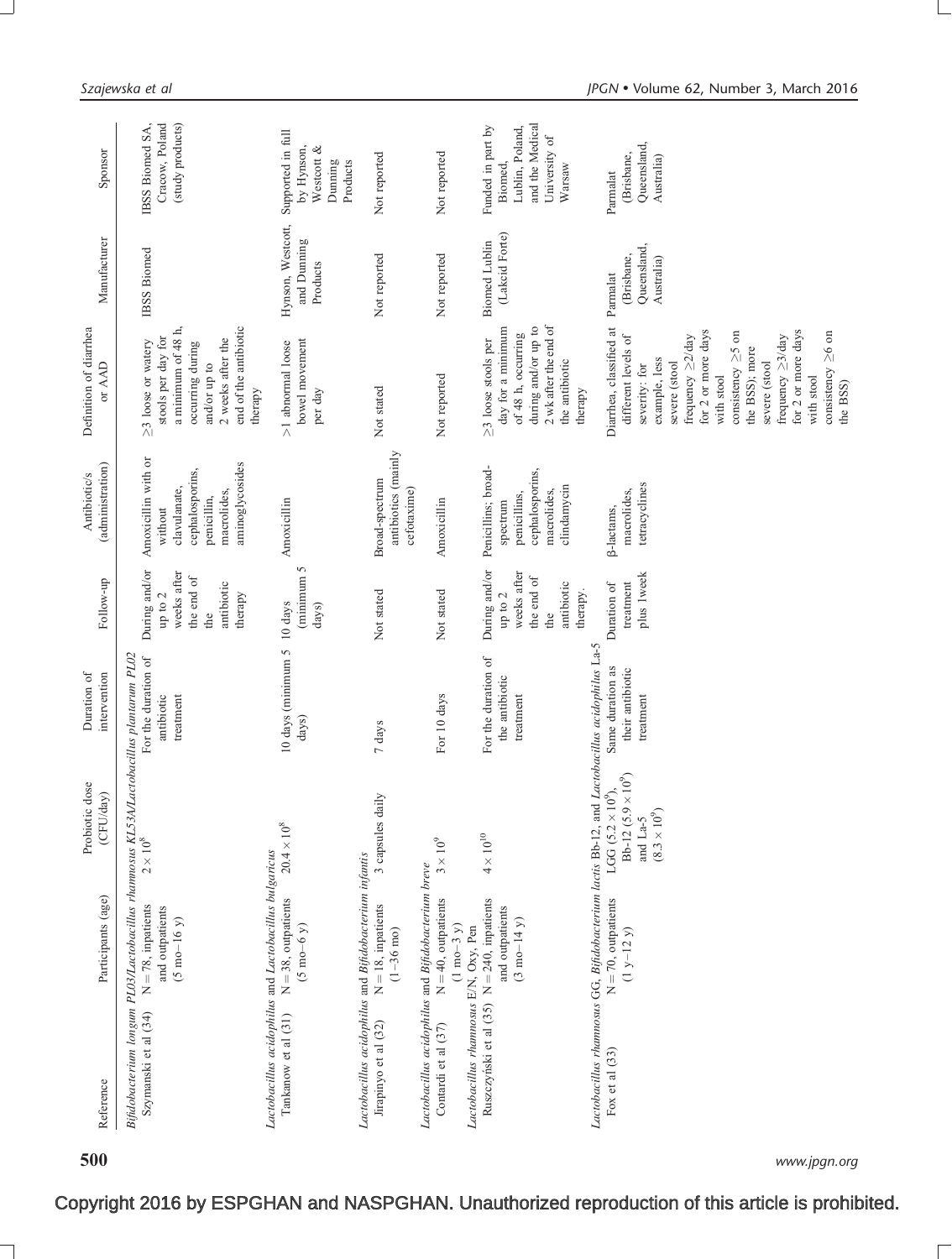<span id="page-6-0"></span>

| Lacrobacillus acidophilus and Lacrobacillus rhannosus and Lacrobacillus bulgaricus and Lacrobacillus casei and Str thermophilus and Bifidobacterium infantis and Bifidobacterium breve<br>AAD = antibiotic-associated diarrhea; BSS = Bristol Stool Scale; CFU = colony-forming units; SB = S boulardii.<br>$10^9$ CFU bacteria<br>7 to<br>At least half of a<br>$1\times10^9$ CFU/day<br>150 mL drink<br>containing<br>and yeast<br>N = 125, outpatients<br>$N = 66$ , inpatients<br>$(3 - 14y)$<br>$(1 - 5 y)$<br>As calculated by the authors.<br>Merenstein et al (36)<br>Khodadad et al (38)<br>risk of bias. In the remaining trials, the limitations included unclear<br>random sequence generation, unclear or no allocation concealment, | not clearly stated)<br>pylori eradication<br>For the duration of<br>therapy (4 wk?;<br>For the duration<br>Helicobacter<br>of antibiotic<br>treatment<br>$(10 \text{ days})$ | Not stated<br>14 days                      |                                      | specified otherwise)<br>Antibiotics for upper<br>respiratory tract<br>infections (not<br>furazolidone<br>Amoxicillin, |            |                            | Not reported<br>Not stated | Probugs (Lifeway<br>Protexin Co, UK<br>Chicago, IL)<br>Foods, Inc, | Lifeway Foods,<br>Not reported<br>Inc |
|---------------------------------------------------------------------------------------------------------------------------------------------------------------------------------------------------------------------------------------------------------------------------------------------------------------------------------------------------------------------------------------------------------------------------------------------------------------------------------------------------------------------------------------------------------------------------------------------------------------------------------------------------------------------------------------------------------------------------------------------------|------------------------------------------------------------------------------------------------------------------------------------------------------------------------------|--------------------------------------------|--------------------------------------|-----------------------------------------------------------------------------------------------------------------------|------------|----------------------------|----------------------------|--------------------------------------------------------------------|---------------------------------------|
|                                                                                                                                                                                                                                                                                                                                                                                                                                                                                                                                                                                                                                                                                                                                                   |                                                                                                                                                                              |                                            |                                      |                                                                                                                       |            |                            |                            |                                                                    |                                       |
|                                                                                                                                                                                                                                                                                                                                                                                                                                                                                                                                                                                                                                                                                                                                                   |                                                                                                                                                                              |                                            |                                      |                                                                                                                       |            |                            |                            |                                                                    |                                       |
| Ruszczynski 2008<br>Shan 2013<br>Szajewska 2009<br>Szymanski 2008<br>Tankanow 1990<br>Vaisanen 1998<br>Vanderhoof 1999<br>Zhao 2014<br>FIGURE 1. Methodological quality summary.<br>A 2015 systematic review with a meta-analysis (40) ident-<br>ified 5 relevant RCTs (445 participants) (18-22). The methodo-<br>logical quality of the trials varied (Fig. 1). Only 1 trial was at a low                                                                                                                                                                                                                                                                                                                                                       | Khodadad 2013<br><b>King 2010</b><br>Kotowska 2005<br>Merenstein 2009                                                                                                        | Fox 2015<br>Jirapinyo 2002                 | Destura (unpublished)<br>Erdeve 2004 | Contardi 1991<br>Correa 2005                                                                                          | Casem 2013 | Bin 2015                   | Arvola 1999                |                                                                    |                                       |
| $\scriptstyle +$<br>$\overline{?}$<br>$\overline{?}$<br>-?                                                                                                                                                                                                                                                                                                                                                                                                                                                                                                                                                                                                                                                                                        | $\boldsymbol{\mathcal{P}}$<br>?                                                                                                                                              | ?<br>$\ddot{}$<br>?                        |                                      | $\boldsymbol{\mathcal{P}}$<br>$\overline{?}$                                                                          |            | $\boldsymbol{?}$           | $\pm$                      | Random sequence generation (selection bias)                        |                                       |
| $\ddot{}$<br>$\ddot{}$<br>$\overline{\mathbf{r}}$<br>$\sqrt{2}$<br>$\ddot{}$<br>$\overline{?}$                                                                                                                                                                                                                                                                                                                                                                                                                                                                                                                                                                                                                                                    | $\overline{\mathbf{r}}$<br>$\ddot{\phantom{1}}$<br>$\overline{?}$                                                                                                            | $\overline{?}$<br>$\ddot{}$<br>3           | $\boldsymbol{\mathcal{P}}$           | -?<br>$\sqrt{2}$                                                                                                      |            | $\overline{?}$             | $\boldsymbol{?}$           | Allocation concealment (selection bias)                            |                                       |
| ÷<br>÷<br>÷<br>$\boldsymbol{?}$<br>+                                                                                                                                                                                                                                                                                                                                                                                                                                                                                                                                                                                                                                                                                                              | ?<br>?<br>÷                                                                                                                                                                  | ?<br>÷<br>$\boldsymbol{?}$                 |                                      | ÷                                                                                                                     |            | $\boldsymbol{?}$           | $\boldsymbol{?}$           | Blinding of participants and personnel (performance bias)          |                                       |
| ÷<br>÷<br>$\overline{\mathbf{r}}$<br>$+$<br>$\boldsymbol{?}$                                                                                                                                                                                                                                                                                                                                                                                                                                                                                                                                                                                                                                                                                      | ?<br>?<br>÷                                                                                                                                                                  | ?<br>$\ddot{}$<br>$\overline{\mathcal{E}}$ |                                      | 4                                                                                                                     | ?          | $\boldsymbol{\mathcal{P}}$ | ?                          | Blinding of outcome assessment (detection bias)                    |                                       |
| $\boldsymbol{\mathcal{P}}$<br>?                                                                                                                                                                                                                                                                                                                                                                                                                                                                                                                                                                                                                                                                                                                   | ?                                                                                                                                                                            | ?                                          |                                      |                                                                                                                       |            |                            |                            | Incomplete outcome data (attrition bias)                           |                                       |
| $\ddot{}$<br>$\ddot{}$<br>?<br>$\overline{?}$                                                                                                                                                                                                                                                                                                                                                                                                                                                                                                                                                                                                                                                                                                     | $\overline{?}$<br>$\overline{\mathcal{L}}$<br>$\ddot{}$<br>$\ddot{}$                                                                                                         | $\ddot{}$<br>$\overline{\mathcal{E}}$      | $\ddot{}$                            | $\ddot{}$<br>$\overline{?}$                                                                                           | $\ddot{}$  |                            | $^{+}$                     | Selective reporting (reporting bias)                               |                                       |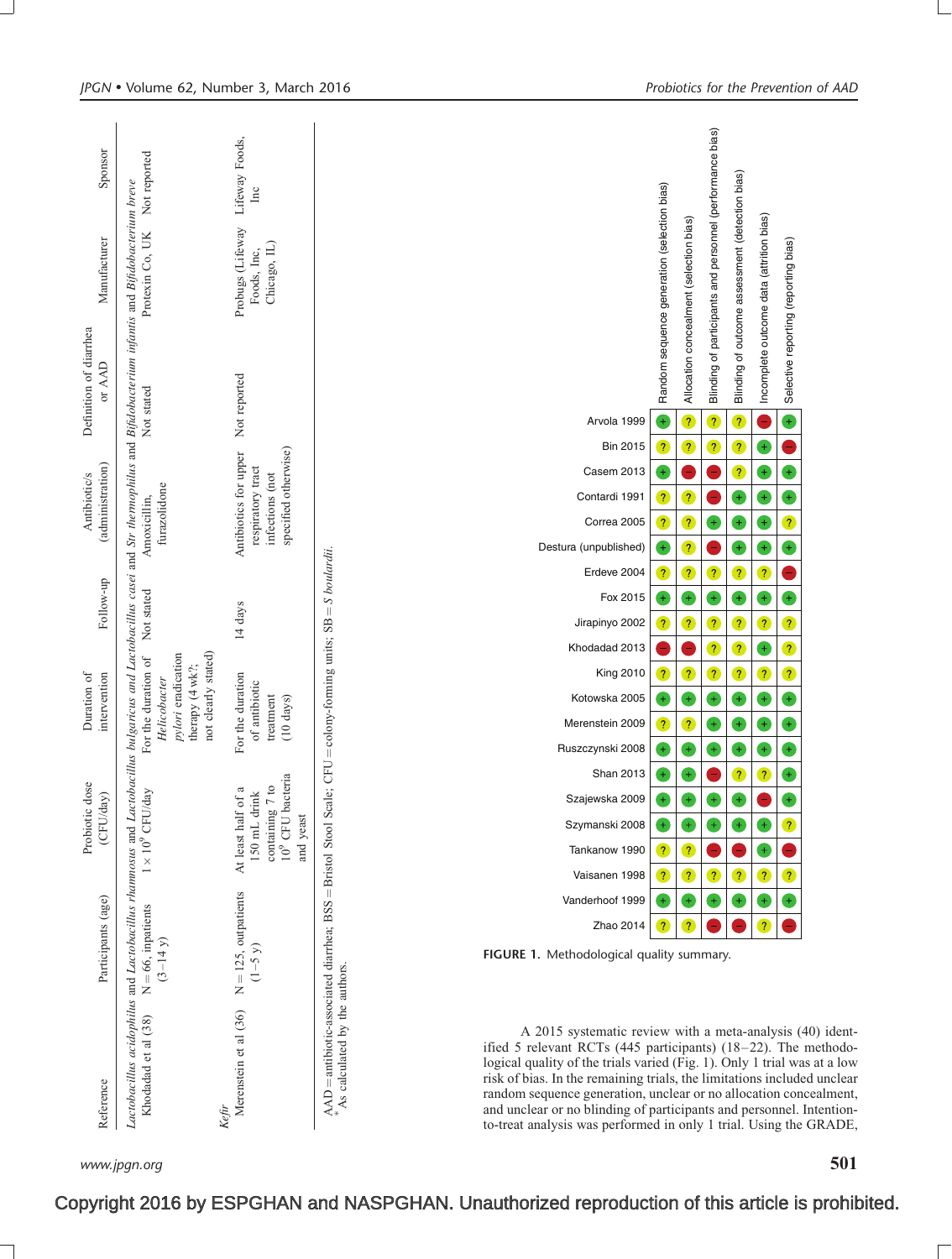<span id="page-7-0"></span>

|                                                                                                                                                                                                                                                                                                                                | Probiotics                                                 |                                              | Control                                 |                                              |                                                       | Risk ratio                                                                                                                               | Risk ratio                                                              | Risk of bias                          |
|--------------------------------------------------------------------------------------------------------------------------------------------------------------------------------------------------------------------------------------------------------------------------------------------------------------------------------|------------------------------------------------------------|----------------------------------------------|-----------------------------------------|----------------------------------------------|-------------------------------------------------------|------------------------------------------------------------------------------------------------------------------------------------------|-------------------------------------------------------------------------|---------------------------------------|
| Study or subgroup                                                                                                                                                                                                                                                                                                              | Events Total Events                                        |                                              |                                         |                                              | Total Weight                                          | M-H, Random, 95% Cl                                                                                                                      | M-H, Random, 95% CI                                                     | ABCDEF                                |
| 1.1.1 S boulardii<br>Kotowska 2005<br>Erdeve 2004<br>Shan 2013<br><b>Bin 2015</b><br>Zhao 2014<br>Casem 2013<br>Subtotal (95% CI)<br><b>Total events</b><br>Heterogeneity Tau <sup>2</sup> = 0.07; Chi <sup>2</sup> = 8.26, df = $5(P = 0.14)$ ; l <sup>2</sup> = 39%<br>Test for overall effect: $Z = 4.87$ ( $P < 0.00001$ ) | $\overline{\mathbf{4}}$<br>14<br>6<br>12<br>27<br>11<br>74 | 132<br>244<br>167<br>105<br>120<br>69<br>837 | 22<br>42<br>18<br>26<br>47<br>16<br>171 | 137<br>222<br>166<br>100<br>120<br>71<br>816 | 4.0%<br>7.6%<br>4.8%<br>7.1%<br>9.7%<br>6.5%<br>39.7% | 0.19(0.07, 0.53)<br>0.30(0.17, 0.54)<br>0.33(0.13, 0.81)<br>0.44(0.23, 0.82)<br>0.57(0.39, 0.86)<br>0.71(0.35, 1.41)<br>0.43(0.30, 0.60) |                                                                         | 222220<br>$2222 +$<br>22000200<br>-17 |
| 1.1.2 Lactobacillus GG<br>Vanderhoof 1999<br>Szajewska 2009                                                                                                                                                                                                                                                                    | 7<br>$\overline{\mathbf{c}}$                               | 93<br>34                                     | 25<br>6                                 | 95<br>30                                     | 5.6%<br>2.2%                                          | 0.29(0.13, 0.63)<br>0.29(0.06, 1.35)                                                                                                     |                                                                         | 18886                                 |
| Arvola 1999<br><b>King 2010</b><br>Vaisanen 1998<br>Subtotal (95% CI)<br>Total events<br>Heterogeneity Tau <sup>2</sup> = 0.07; Chi <sup>2</sup> = 8.26, df = $5(P = 0.14)$ ; $1^2 = 40\%$                                                                                                                                     | 3<br>3<br>6<br>21                                          | 61<br>8<br>23<br>219                         | 9<br>$\overline{4}$<br>8<br>52          | 58<br>$\overline{7}$<br>36<br>226            | 3.0%<br>3.7%<br>4.7%<br>19.3%                         | 0.32(0.09, 1.11)<br>0.66(0.22, 1.97)<br>1.17 (0.47, 2.95)<br>0.48(0.26, 0.89)                                                            |                                                                         | 202222<br>222222                      |
| Test for overall effect: $Z = 2.33(P = 0.02)$                                                                                                                                                                                                                                                                                  |                                                            |                                              |                                         |                                              |                                                       |                                                                                                                                          |                                                                         |                                       |
| 1.1.3 B clausii<br>Destura (unpublished)<br>Subtotal (95% CI)<br>Total events<br>Heterogeneity: Not applicable<br>Test for overall effect: $Z = 1.25$ ( $P = 0.21$ )                                                                                                                                                           | 3<br>3                                                     | 162<br>162                                   | 7<br>$\overline{7}$                     | 161<br>161                                   | 2.8%<br>2.8%                                          | 0.43(0.11, 1.62)<br>0.43(0.11, 1.62)                                                                                                     |                                                                         | 800 G G G                             |
| 1.1.4 B lactis & Str themophilus<br>Correa 2005<br>Subtotal (95% CI)<br><b>Total events</b><br>Heterogeneity: Not applicable<br>Test for overall effect: $Z = 2.13$ ( $P = 0.03$ )                                                                                                                                             | 13<br>13                                                   | 80<br>80                                     | 24<br>24                                | 77<br>77                                     | 7.4%<br>7.4%                                          | 0.52(0.29, 0.95)<br>0.52(0.29, 0.95)                                                                                                     |                                                                         | 0 0 0 0 0 <mark>0</mark>              |
| 1.1.5 B longum PL03 & L rhamnosus KL53A & L plantrarum PL02                                                                                                                                                                                                                                                                    |                                                            |                                              |                                         |                                              |                                                       |                                                                                                                                          |                                                                         |                                       |
| Szvmanski 2008<br>Subtotal (95% CI)<br>Total events<br>Heterogeneity : Not applicable                                                                                                                                                                                                                                          | $\mathbf{1}$<br>$\overline{1}$                             | 40<br>40                                     | $\overline{2}$<br>$\overline{c}$        | 38<br>38                                     | 1.0%<br>1.0%                                          | 0.47(0.04, 5.03)<br>0.47(0.04, 5.03)                                                                                                     |                                                                         |                                       |
| Test for overall effect: $Z = 0.62$ ( $P = 0.54$ )<br>1.1.6 L acidophilus & bulgaricus                                                                                                                                                                                                                                         |                                                            |                                              |                                         |                                              |                                                       |                                                                                                                                          |                                                                         |                                       |
| Tankanow 1990<br>Subtotal (95% CI)<br>Total events<br>Heterogeneity: Not applicable<br>Test for overall effect: $Z = 0.19$ ( $P = 0.85$ )                                                                                                                                                                                      | 10<br>10                                                   | 15<br>15                                     | 16<br>16                                | 23<br>23                                     | 9.1%<br>9.1%                                          | 0.96(0.61, 1.50)<br>0.96(0.61, 1.50)                                                                                                     |                                                                         | 0 0 0 0 0 C                           |
| 1.1.7 L acidophilus & B infantis<br>Jirapinyo 2002                                                                                                                                                                                                                                                                             | 3                                                          | 8                                            | 8                                       | 10                                           | 4.5%                                                  |                                                                                                                                          |                                                                         | 000000                                |
| Subtotal (95% CI)<br>Total events<br>Heterogeneity: Not applicable<br>Test for overall effect: $Z = 0.57$ ( $P = 0.12$ )                                                                                                                                                                                                       | 3                                                          | 8                                            | 8                                       | 10                                           | 4.5%                                                  | 0.47(0.18, 1.21)<br>0.47(0.18, 1.21)                                                                                                     |                                                                         |                                       |
| 1.1.8 L acidophilus & B breve<br>Contardi 1991<br>Subtotal (95% CI)<br><b>Total events</b><br>Heterogeneity : Not applicable<br>Test for overall effect Not applicable                                                                                                                                                         | 0<br>0                                                     | 20<br>20                                     | 0<br>0                                  | 20<br>20                                     |                                                       | Not estimable<br>Not estimable                                                                                                           |                                                                         |                                       |
|                                                                                                                                                                                                                                                                                                                                |                                                            |                                              |                                         |                                              |                                                       |                                                                                                                                          | 0.01<br>0.1<br>10<br>$\mathbf{1}$<br>Favours probiotics Favours control | 100                                   |

FIGURE 2. Effect of individual probiotic strains and probiotics as a group for preventing antibiotic-associated diarrhea.

(Continued on next page )

the overall quality of evidence was rated as moderate (Table S1, <http://links.lww.com/MPG/A587>).

Compared with placebo or no treatment, LGG administration in children reduced the risk of AAD, regardless of the reason for which probiotics were used (ie, as part of Helicobacter pylori eradication or for other reasons), from 23% to 9.6% (5 RCTs,  $n = 445$ , RR 0.48, 95% CI 0.26–0.89; number needed to treat, NNT, 8, 95% CI 6–40) (Fig. 2). No significant heterogeneity was found  $(\chi^2 = 6.61, P = 0.16, I^2 = 40\%)$ . Only 1 trial [\(19\)](#page-10-0) evaluated the

effect of LGG on the risk of C difficile-associated diarrhea in children and found no effect (RR 0.95, 95% CI 0.06–14.85) ([Fig. 3\)](#page-9-0).

The optimal daily dose of LGG for preventing AAD remains unclear [\(40\)](#page-11-0). In children, the best effect (reduction in the risk of AAD by 71%) was achieved with the highest dose  $(1-2 \times 10^{10}$ CFU) [\(18\).](#page-10-0) A similar effect size was, however, not achieved in another trial using the same dose [\(19\),](#page-10-0) perhaps because of a lower baseline risk of AAD. In adults, there was no clear link between the effect size and the LGG dose.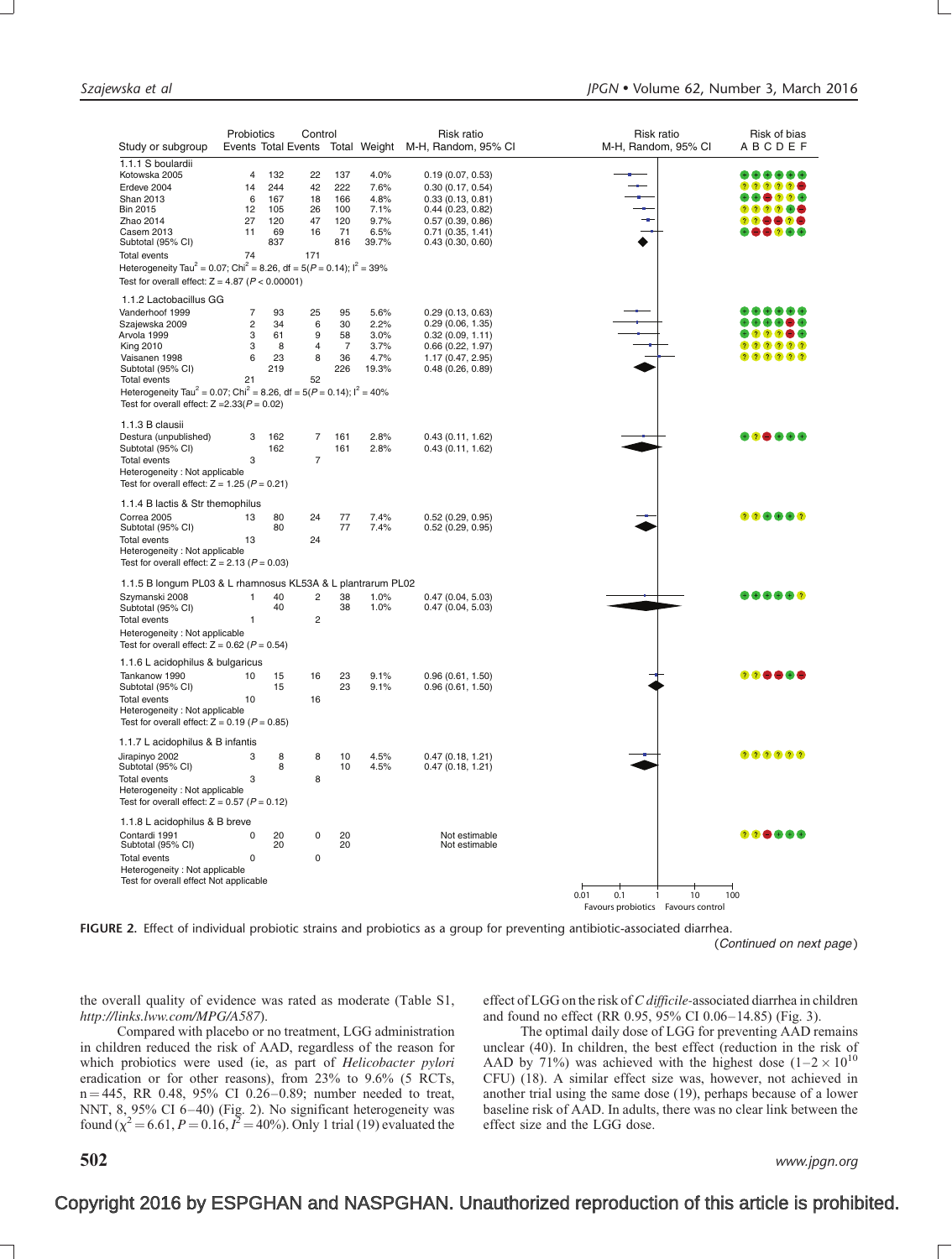|                                                                                                               |                |            |     |            |              | 1.1.9 L acidophilus & L rhamnosus & L bulgaricus & L casei & Str therophilus & B infantis & B breve |
|---------------------------------------------------------------------------------------------------------------|----------------|------------|-----|------------|--------------|-----------------------------------------------------------------------------------------------------|
| Khodadad 2013<br>Subtotal (95% CI)                                                                            | 2              | 33<br>33   | 8   | 33<br>33   | 2.4%<br>2.4% | 0.25(0.06, 1.09)<br>0.25(0.06, 1.09)                                                                |
| <b>Total events</b>                                                                                           | $\overline{2}$ |            | 8   |            |              |                                                                                                     |
| Heterogeneity: Not applicable<br>Test for overall effect: $Z = 1.85$ ( $P = 0.06$ )                           |                |            |     |            |              |                                                                                                     |
|                                                                                                               |                |            |     |            |              |                                                                                                     |
| 1.1.10 L rhamnosus E/N, Oxy, Pen                                                                              |                |            |     |            |              |                                                                                                     |
| Ruszczynki 2008<br>Subtotal (95% CI)                                                                          | 9              | 120<br>120 | 20  | 120<br>120 | 6.0%<br>6.0% | 0.45(0.21, 0.95)<br>0.45(0.21, 0.95)                                                                |
| <b>Total events</b>                                                                                           | 9              |            | 20  |            |              |                                                                                                     |
| Heterogeneity: Not applicable                                                                                 |                |            |     |            |              |                                                                                                     |
| Test for overall effect: $Z = 2.10$ ( $P = 0.04$ )                                                            |                |            |     |            |              |                                                                                                     |
| 1.1.11 L rhamnosus GG & Bb12 & L acidophilus                                                                  |                |            |     |            |              |                                                                                                     |
| Fox 2015                                                                                                      | 1              | 34         | 21  | 36         | 1.5%         | 0.05(0.01, 0.35)                                                                                    |
| Subtotal (95% CI)<br>Total events                                                                             | 1              | 34         | 21  | 36         | 1.5%         | 0.05(0.01, 0.35)                                                                                    |
| Heterogeneity: Not applicable                                                                                 |                |            |     |            |              |                                                                                                     |
| Test for overall effect: $Z = 3.00$ ( $P = 0.003$ )                                                           |                |            |     |            |              |                                                                                                     |
| 1.1.12 Kefir                                                                                                  |                |            |     |            |              |                                                                                                     |
| Merenstein 2009                                                                                               | 11             | 57         | 14  | 60         | 6.4%         | 0.83(0.41, 1.67)                                                                                    |
| Subtotal (95% CI)                                                                                             |                | 57         |     | 60         | 6.4%         | 0.83(0.41, 1.67)                                                                                    |
| Total events<br>Heterogeneity: Not applicable                                                                 | 11             |            | 14  |            |              |                                                                                                     |
| Test for overall effect: $Z = 0.53$ ( $P = 0.60$ )                                                            |                |            |     |            |              |                                                                                                     |
|                                                                                                               |                |            |     |            |              |                                                                                                     |
| Total (95% CI)<br><b>Total events</b>                                                                         | 148            | 1625       | 343 | 1620       | 100%         | 0.48(0.37, 0.61)                                                                                    |
| Heterogeneity Tau <sup>2</sup> = 0.13; Chi <sup>2</sup> = 34.51, df = 19 ( $P = 0.02$ ); l <sup>2</sup> = 45% |                |            |     |            |              |                                                                                                     |
| Test for overall effect: $Z = 5.80$ ( $P < 000001$ )                                                          |                |            |     |            |              |                                                                                                     |
| Test for subgroup differences: Chi <sup>2</sup> = 16.82, df = 10 ( $P = 0.08$ ); l <sup>2</sup> = 40.6%       |                |            |     |            |              |                                                                                                     |
| Risk of bias legend<br>(A) Random sequence generation (selection bias)                                        |                |            |     |            |              |                                                                                                     |
| (B) Allocation concealment (selection bias)                                                                   |                |            |     |            |              |                                                                                                     |
| (C) Blinding of participants and personnel (performance bias)                                                 |                |            |     |            |              |                                                                                                     |
| (D) Blinding of outcome assessment (detection bias)                                                           |                |            |     |            |              |                                                                                                     |



FIGURE 2. (Continued)

#### Saccharomyces boulardii

(E) Incomplete outcome data (attrition bias) (F) Selective reporting (reporting bias)

RECOMMENDATION. If the use of probiotics for preventing AAD in children is considered, the WG recommends using S boulardii for preventing AAD in children. QUALITY OF EVIDENCE: Moderate. STRENGTH OF RECOMMENDATION: Strong. RECOMMENDATION. If the use of probiotics for preventing C difficile-associated diarrhea in children is considered, the WG suggests using S boulardii. QUALITY OF EVIDENCE: Low. STRENGTH OF RECOMMENDATION: Conditional.

A 2015 systematic review with a meta-analysis [\(39\)](#page-11-0) identified 6 relevant RCTs (1653 participants) [\(23–28\).](#page-11-0) The methodological quality of the trials varied. Only 1 trial was at a low risk of bias. In the remaining trials, the limitations included unclear random sequence generation, unclear or no allocation concealment, and unclear or no blinding of participants and personnel. Intentionto-treat analysis was performed in only 2 trials. Using the GRADE, the overall quality of evidence for AAD and C difficile-associated diarrhea was rated as moderate and low, respectively (Tables S2 and S3, <http://links.lww.com/MPG/A587>).

Compared with placebo or no treatment, S boulardii administration in children reduced the risk of diarrhea, regardless of the reason for which probiotics were used (ie, as part of H pylori eradication or for other reasons), from 20.9% to 8.8% (6 RCTs,  $n = 1653$ , RR 0.43, 95% CI 0.30–0.60, NNT 9, 95% CI 7–12). No significant heterogeneity was found ( $\chi^2$  = 8.26, P = 0.14, I<sup>2</sup> = 39%) ([Fig. 2](#page-7-0)).

The administration of S boulardii also reduced the risk of C difficile-associated diarrhea in children (2 RCTs,  $n = 579$ , RR 0.25, 95% CI 0.08–0.73) [\(Fig. 3\)](#page-9-0).

The optimal dose of S *boulardii* has not been established. A 2015 meta-analysis showed that various doses of S boulardii were used with no clear dose-dependent effect [\(39\)](#page-11-0). Until more data on the optimal dose of S boulardii become available, a daily dose of not  $\langle 250 \text{ mg}$  but not  $> 500 \text{ mg}$  in children and not  $> 1000 \text{ mg}$  in adults could be used to match the doses used in RCTs.

### PROBIOTICS WITH INSUFFICIENT EVIDENCE TO MAKE A RECOMMENDATION

#### Single Probiotics Bacillus clausii

A 2011 Cochrane review [\(7\)](#page-10-0) identified 1 unpublished RCT [\(29\)](#page-11-0). Compared with no intervention, administration of Bacillus clausii (strain specification not given) had no effect on the risk of AAD ( $n = 323$ , RR 0.43, 95% CI 0.11–1.62).

#### Mixtures of Probiotics

#### Bacillus lactis/Streptococcus thermophilus

One RCT ( $n = 157$ ) conducted in inpatients who were children (aged 6–36 months) showed that compared with the control formula, the administration of infant formula supplemented with B lactis Bb-12 and Streptococcus thermophilus significantly reduced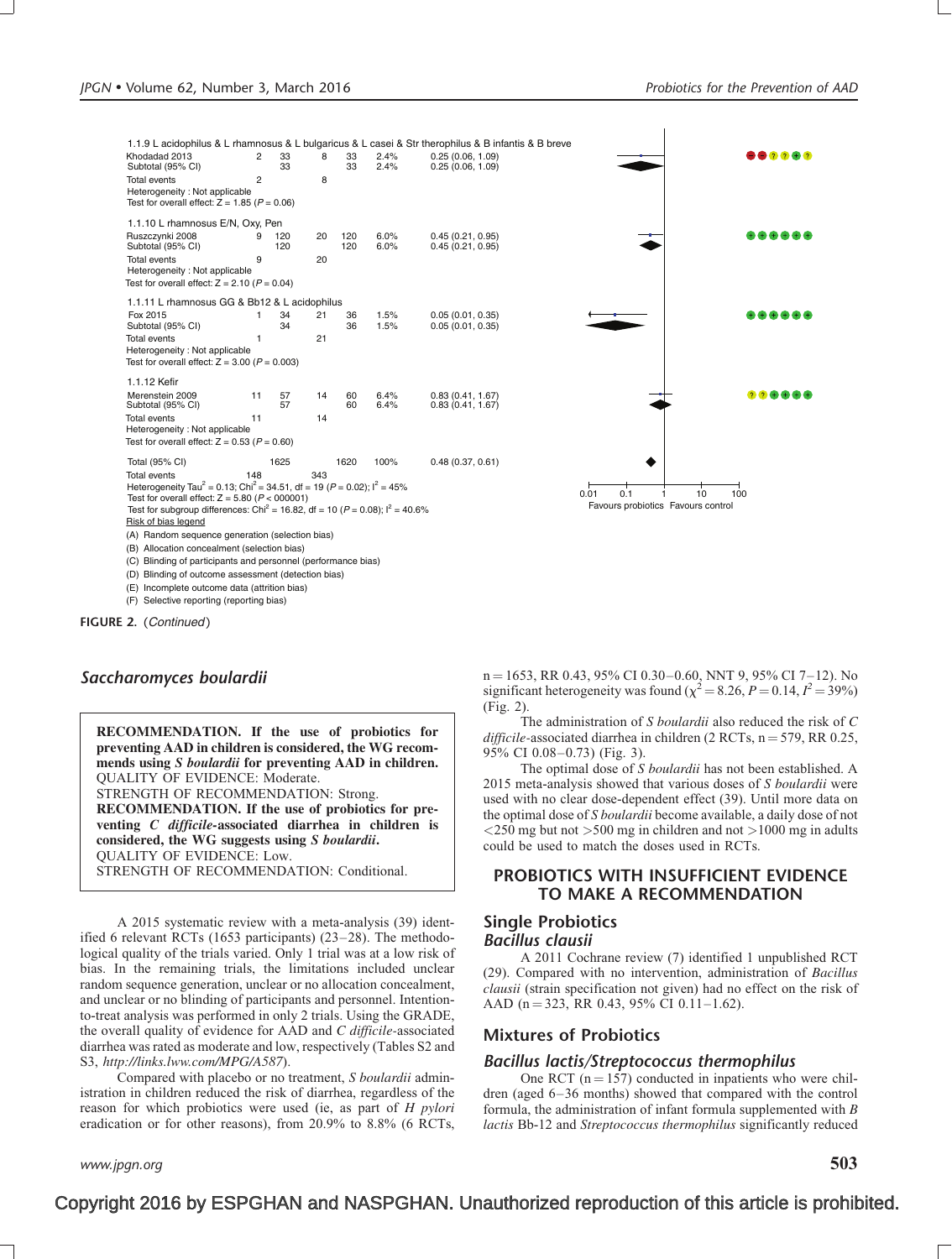<span id="page-9-0"></span>

|                                                                                                                                                                               | Treatment    |                   | Control |                   |                         | Risk ratio                                               | Risk ratio                        | Risk of bias                                                                                                                                                                                                                                                                                                                                                                                                            |
|-------------------------------------------------------------------------------------------------------------------------------------------------------------------------------|--------------|-------------------|---------|-------------------|-------------------------|----------------------------------------------------------|-----------------------------------|-------------------------------------------------------------------------------------------------------------------------------------------------------------------------------------------------------------------------------------------------------------------------------------------------------------------------------------------------------------------------------------------------------------------------|
| Study or subgroup                                                                                                                                                             | Events Total |                   |         |                   |                         | Events Total Weight M-H, Random, 95% CI                  | M-H, Random, 95% CI               | ABCDEF                                                                                                                                                                                                                                                                                                                                                                                                                  |
| 1.2.1 S boulardii<br>Kotowska 2005<br>Shan 2013<br>Subtotal (95% CI)<br><b>Total events</b>                                                                                   | 3<br>1<br>4  | 119<br>167<br>286 | 10<br>8 | 127<br>166<br>293 | 40.1%<br>15.0%<br>55.1% | 0.32(0.09, 1.14)<br>0.12(0.02, 0.98)<br>0.25(0.08, 0.73) |                                   |                                                                                                                                                                                                                                                                                                                                                                                                                         |
| Heterogeneity: Tau <sup>2</sup> = 0.00; Chi <sup>2</sup> = 0.60, df = 1 (P=0.44); $I^2 = 0\%$<br>Test for overall effect: $Z = 2.54$ ( $P = 0.01$ )                           |              |                   |         |                   |                         |                                                          |                                   |                                                                                                                                                                                                                                                                                                                                                                                                                         |
| 1.2.2 Lactobacillus GG                                                                                                                                                        |              |                   |         |                   |                         |                                                          |                                   |                                                                                                                                                                                                                                                                                                                                                                                                                         |
| Arvola 1999<br>Subtotal (95% CI)                                                                                                                                              | 1            | 61<br>61          | 1       | 58<br>58          | 8.5%<br>8.5%            | 0.95(0.06, 14.85)<br>0.95(0.06, 14.85)                   |                                   | $\bigoplus$ ? ? ? $\bigoplus$                                                                                                                                                                                                                                                                                                                                                                                           |
| <b>Total events</b><br>Heterogeneity: Not applicable<br>Test for overall effect: $Z = 0.04$ ( $P = 0.97$ )                                                                    | 1            |                   | 1       |                   |                         |                                                          |                                   |                                                                                                                                                                                                                                                                                                                                                                                                                         |
| 1.2.3 L rhamnosus E/N, Oxy, Pen                                                                                                                                               |              |                   |         |                   |                         |                                                          |                                   |                                                                                                                                                                                                                                                                                                                                                                                                                         |
| Ruszczynski 2008<br>Subtotal (95% CI)                                                                                                                                         | 3<br>3       | 120<br>120        | 7<br>7  | 120<br>120        | 36.4%<br>36.4%          | 0.43(0.11, 1.62)<br>0.43(0.11, 1.62)                     |                                   | $\begin{array}{l} \textcolor{red}{\blacksquare}\textcolor{red}{\blacksquare}\textcolor{red}{\blacksquare}\textcolor{red}{\blacksquare}\textcolor{red}{\blacksquare}\textcolor{red}{\blacksquare}\textcolor{red}{\blacksquare}\textcolor{red}{\blacksquare}\textcolor{red}{\blacksquare}\textcolor{red}{\blacksquare}\textcolor{red}{\blacksquare}\textcolor{red}{\blacksquare}\textcolor{red}{\blacksquare}\end{array}$ |
| <b>Total events</b><br>Heterogeneity: Not applicable<br>Test for overall effect: $Z = 1.25$ ( $P = 0.21$ )                                                                    |              |                   |         |                   |                         |                                                          |                                   |                                                                                                                                                                                                                                                                                                                                                                                                                         |
| Total (95 % CI)                                                                                                                                                               |              | 467               |         |                   | 471 100.0%              | 0.34(0.15, 0.76)                                         |                                   |                                                                                                                                                                                                                                                                                                                                                                                                                         |
| <b>Total events</b><br>Heterogeneity: Tau <sup>2</sup> = 0.00; Chi <sup>2</sup> = 1.61, df = 3 (P = 0.66); $l^2 = 0\%$<br>Test for overall effect: $Z = 2.65$ ( $P = 0.008$ ) | 8            |                   | 26      |                   |                         |                                                          | 0.1<br>0.01                       | 10<br>100                                                                                                                                                                                                                                                                                                                                                                                                               |
| Test for subgroup differences: Chi <sup>2</sup> = 0.99, df = 2 ( $P = 0.61$ ), $1^2 = 0\%$<br>Risk of bias legend                                                             |              |                   |         |                   |                         |                                                          | Favours treatment Favours control |                                                                                                                                                                                                                                                                                                                                                                                                                         |
| (A) Random sequence generation (selection bias)<br>(B) Allocation concealment (selection bias)                                                                                |              |                   |         |                   |                         |                                                          |                                   |                                                                                                                                                                                                                                                                                                                                                                                                                         |
| (C) Blinding of participants and personnel (performance bias)                                                                                                                 |              |                   |         |                   |                         |                                                          |                                   |                                                                                                                                                                                                                                                                                                                                                                                                                         |
| (D) Blinding of outcome assessment (detection bias)<br>(E) Incomplete outcome data (attrition bias)                                                                           |              |                   |         |                   |                         |                                                          |                                   |                                                                                                                                                                                                                                                                                                                                                                                                                         |
| (F) Selective reporting (reorting bias)                                                                                                                                       |              |                   |         |                   |                         |                                                          |                                   |                                                                                                                                                                                                                                                                                                                                                                                                                         |

FIGURE 3. Effect of individual probiotic strains and probiotics as a group for preventing Clostridium difficile-associated diarrhea.

the risk of AAD (31.2% vs 16.3%, respectively; RR 0.52, 95% CI 0.29–0.95, NNT 7, 95% CI 4–62) [\(30\).](#page-11-0)

#### L acidophilus/L bulgaricus

One small RCT  $(n = 38)$  showed that compared with placebo (lactose), administration of L acidophilus/L bulgaricus (strain specification not given) had no effect on the risk of AAD (RR 0.96, 95% CI 0.61–1.5) [\(31\)](#page-11-0).

#### L acidophilus/Bifidobacterium infantis

One small RCT  $(n = 18)$  showed that compared with placebo (sugar), administration of L acidophilus/B infantis (strain specification not given) had no effect on the risk of AAD (8/10 vs 3/8, respectively; RR 0.47, 95% 0.18–1.21) [\(32\).](#page-11-0)

#### L acidophilus/Bifidobacterium breve

One small RCT  $(n = 40)$  showed no cases of AAD in either the *L* acidophilus/*B* infantis (strain specification not given) group or the placebo (sugar) group (0/20 vs 0/20, respectively). Thus, the efficacy of this probiotic combination could not be evaluated [\(37\)](#page-11-0).

#### L rhamnosus GG/Bb-12/L acidophilus La-5

In a multisite, double-blind, placebo-controlled RCT, children  $(n = 70)$ , age 1 to 12 years, who were prescribed antibiotics were randomized to receive 200 g/day of either a yogurt containing L rhamnosus GG, Bb-12 and L acidophilus La-5 or a pasteurized placebo yogurt (containing Streptococcus thermophilus plus L bulgaricus) for the same duration as their antibiotic treatment. Compared with the placebo group, children in the probiotic group experienced a significant reduction in the risk of diarrhea (RR 0.05, 95% CI 0.01–0.35) [\(33\)](#page-11-0).

#### B longum PL03/L rhamnosus KL53A/L plantarum PL02

One RCT  $(n = 78)$  showed that compared with placebo, the administration of B longum, L rhamnosus, and L plantarum had no effect on the risk of AAD (RR 0.47, 95% CI 0.04–5.03) [\(34\)](#page-11-0).

#### L rhamnosus E/N, Oxy, Pen

One RCT involving 240 children showed that compared with placebo, the administration of L rhamnosus (strains E/N, Oxy and Pen) reduced the risk of any diarrhea (RR 0.45, 95% CI 0.21–0.95), but it did not have an effect on the risk of C difficile-associated diarrhea (RR 0.43, 95% CI 0.11–1.62) [\(35\).](#page-11-0)

#### L acidophilus/L rhamnosus/L bulgaricus/L casei/Str thermophilus/B infantis/B breve

One RCT involving 66 children showed that compared with placebo, the administration of L acidophilus/L rhamnosus/L bulgaricus/L casei/Str thermophilus/B infantis/B breve (strain specification not given) reduced the risk of diarrhea (RR 0.25, 95% CI 0.06–1.09) [\(38\)](#page-11-0).

 $\bf 504$  www.jpgn.org  $\bf$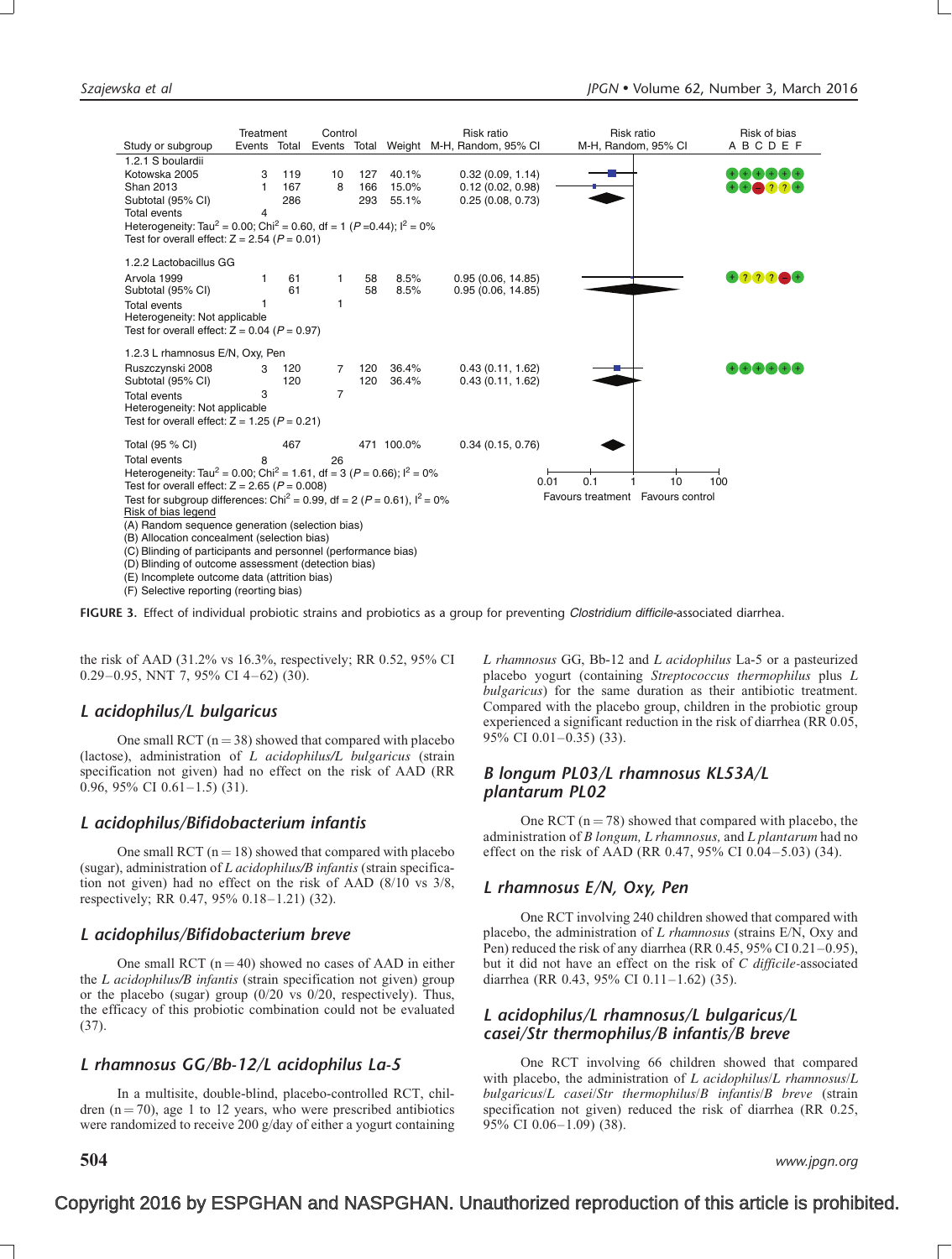<span id="page-10-0"></span>One RCT evaluated the effect of kefir (ie, a fermented milk containing Lactococcus lactis, Lactococcus plantarum, Lactococcus rhamnosus, Lactococcus casei, Lactococcus lactis subspecies diacetylactis, Leuconostoc cremoris, B longum, B breve, Lactobacillus acidophilus, and 1 yeast, Saccharomyces florentinus) on the risk of AAD. There was no significant difference between the kefir group and the group receiving heat-treated kefir (RR 0.83, 95% CI 0.41–1.67) [\(36\).](#page-11-0)

#### Yogurt

Yogurt is a form of fermented milk that contains symbiotic cultures of Streptococcus thermophilus and L delbrueckii subsp. bulgaricus. A 2015 systematic review with a meta-analysis identified 2 relevant RCTs, both low in methodological quality. Compared with no intervention, yogurt consumption had no effect on the risk of AAD (2 RCTs,  $n = 314$ , RR 0.45; 95% CI 0.11–1.75) [\(41\).](#page-11-0)

#### SAFETY

The WG abstained from evaluating the safety of probiotics, as this was thoroughly reviewed in 2011 by the US Agency for Healthcare Research and Quality (for review, [\(42\)](#page-11-0)). Although probiotics are safe for use in otherwise healthy populations, caution should be taken in specific patient groups. Risk factors for adverse events include immunosuppression, prematurity, critical illness, presence of structural heart disease, presence of a central venous catheter, and the potential for translocation of probiotics across the bowel wall. There is a lack of data that specifically address the safety of probiotics for preventing AAD in these vulnerable populations. The risk of side effects is, however, greater in people who have severe underlying health conditions.

#### SUMMARY

- The WG questions pooling different probiotic strains together in a meta-analysis. Probiotic effects against AAD are strain specific; thus, the efficacy and safety of each should be established and recommendations for using these strains should be made accordingly.
- The safety and clinical effects of 1 probiotic microorganism should not be extrapolated to other probiotic microorganisms.
- A lack of evidence regarding the efficacy of a certain probiotic(s) does not mean that future studies will not establish efficacy in preventing AAD.
- There is a lack of data that specifically address the safety of probiotics for preventing AAD in children who have severe underlying health conditions.
- The WG recommends choosing a probiotic, the efficacy of which has been confirmed in well-conducted RCTs, from a manufacturer who has a regulated quality control of factors including the composition and content of the probiotic agent.
- Risk factors for the occurrence of AAD or C difficileassociated diarrhea such as class of antibiotic(s), duration of antibiotic treatment, age, need for hospitalization, comorbidities, and previous episodes of AAD or C difficile-associated diarrhea should be considered when making decisions on the use of probiotics in children for preventing AAD.
- If the use of probiotics for preventing AAD is considered, the WG recommends using L rhamnosus GG or S boulardii (moderate quality of evidence; strong recommendation).

If the use of probiotics for preventing  $C$  difficile-associated diarrhea is considered, the WG suggests using S boulardii (low quality of evidence; conditional recommendation).

#### **REFERENCES**

- 1. Barbut F, Meynard JL. Managing antibiotic associated diarrhoea. BMJ 2002;324:1345–6.
- 2. McFarland LV. Epidemiology, risk factors and treatments for antibioticassociated diarrhea. Dig Dis 1998;16:292–307.
- 3. McFarland LV, Surawicz CM, Stamm WE. Risk factors for Clostridium difficile carriage and C. difficile-associated diarrhea in a cohort of hospitalized patients. *J Infect Dis* 1990;162:678-84.
- 4. McFarland LV. Meta-analysis of probiotics for the prevention of antibiotic associated diarrhea and the treatment of Clostridium difficile disease. Am J Gastroenterol 2006;101:812–22.
- 5. Hill C, Guarner F, Reid G, et al. Expert consensus document. The International Scientific Association for Probiotics and Prebiotics consensus statement on the scope and appropriate use of the term probiotic. Nat Rev Gastroenterol Hepatol 2014;11:506–14.
- 6. Szajewska H, Guarino A, Hojsak I, et al., European Society for Pediatric Gastroenterology, Hepatology, and Nutrition. Use of probiotics for management of acute gastroenteritis: a position paper by the ESPGHAN Working Group for Probiotics and Prebiotics. J Pediatr Gastroenterol Nutr 2014;58:531–9.
- 7. Johnston BC, Goldenberg JZ, Vandvik PO, et al. Probiotics for the prevention of pediatric antibiotic-associated diarrhea. Cochrane Database Syst Rev 2011CD004827.
- 8. Guarner F, Khan AG, Garisch J, et al., World Gastroenterology Organization. World Gastroenterology Organisation Global Guidelines: probiotics and prebiotics October 2011. J Clin Gastroenterol 2012; 46:468–81.
- 9. Grzes´kowiak Ł, Isolauri E, Salminen S, et al. Manufacturing process influences properties of probiotic bacteria. Br J Nutr 2011;105:887–94.
- 10. Sanders ME, Guarner F, Guerrant R, et al. An update on the use and investigation of probiotics in health and disease. Gut 2013;62: 787–96.
- 11. Higgins JPT, Altman DG, Sterne AC. Assessing risk of bias in included studies. In: Higgins JPT, Green S, eds. Cochrane Handbook for Systematic Reviews of Interventions. Version 5.1.0. [www.cochrane-hand](http://www.cochrane-handbook.org/) [book.org](http://www.cochrane-handbook.org/). Published 2011. Accessed July 2015.
- 12. Guyatt GH, Oxman AD, Vist GE, et al. GRADE: an emerging consensus on rating quality of evidence and strength of recommendations. BMJ 2008;336:924–6.
- 13. Andrews J, Guyatt G, Oxman AD, et al. GRADE guidelines: 14. Going from evidence to recommendations: the significance and presentation of recommendations. J Clin Epidemiol 2013;66:719–25.
- 14. Center for Drug Evaluation and Research; Center for Biologics Evaluation and Research. Guidance for industry: providing clinical evidence of effectiveness for human drug and biological products. http:// www.fda.gov/downloads/Drugs/GuidanceComplianceRegulatoryIn formation/Guidances/ucm078749.pdf. Published May 1998. Accessed July 2015.
- 15. Rijkers GT, Bengmark S, Enck P, et al. Guidance for substantiating the evidence for beneficial effects of probiotics: current status and recommendations for future research. J Nutr 2010;140:671S–6S.
- 16. Hempel S, Newberry SJ, Maher AR, et al. Probiotics for the prevention and treatment of antibiotic-associated diarrhea: a systematic review and meta-analysis. JAMA 2012;307:1959–69.
- 17. Goldenberg JZ, Ma SS, Saxton JD, et al. Probiotics for the prevention of Clostridium difficile-associated diarrhea in adults and children. Cochrane Database Syst Rev 2013;5:CD006095.
- 18. Vanderhoof JA, Whitney DB, Antonson DL, et al. Lactobacillus GG in the prevention of antibiotic-associated diarrhea in children. J Pediatrics 1999;135:564–8.
- 19. Arvola T, Laiho K, Torkkeli S, et al. Prophylactic Lactobacillus GG reduces antibiotic-associated diarrhea in children with respiratory infections: a randomized study. Pediatrics 1999;104:e64.
- 20. King SN, Chung AM, Vidal R. Randomized, double blind, placebo controlled trial to assess the efficacy of Lactobacillus GG in the prevention of antibiotic-associated diarrhea in the pediatric internsive care unit (PICU). Pharmacotherapy 2010;30:457–8.

www.jpgn.org  $505$